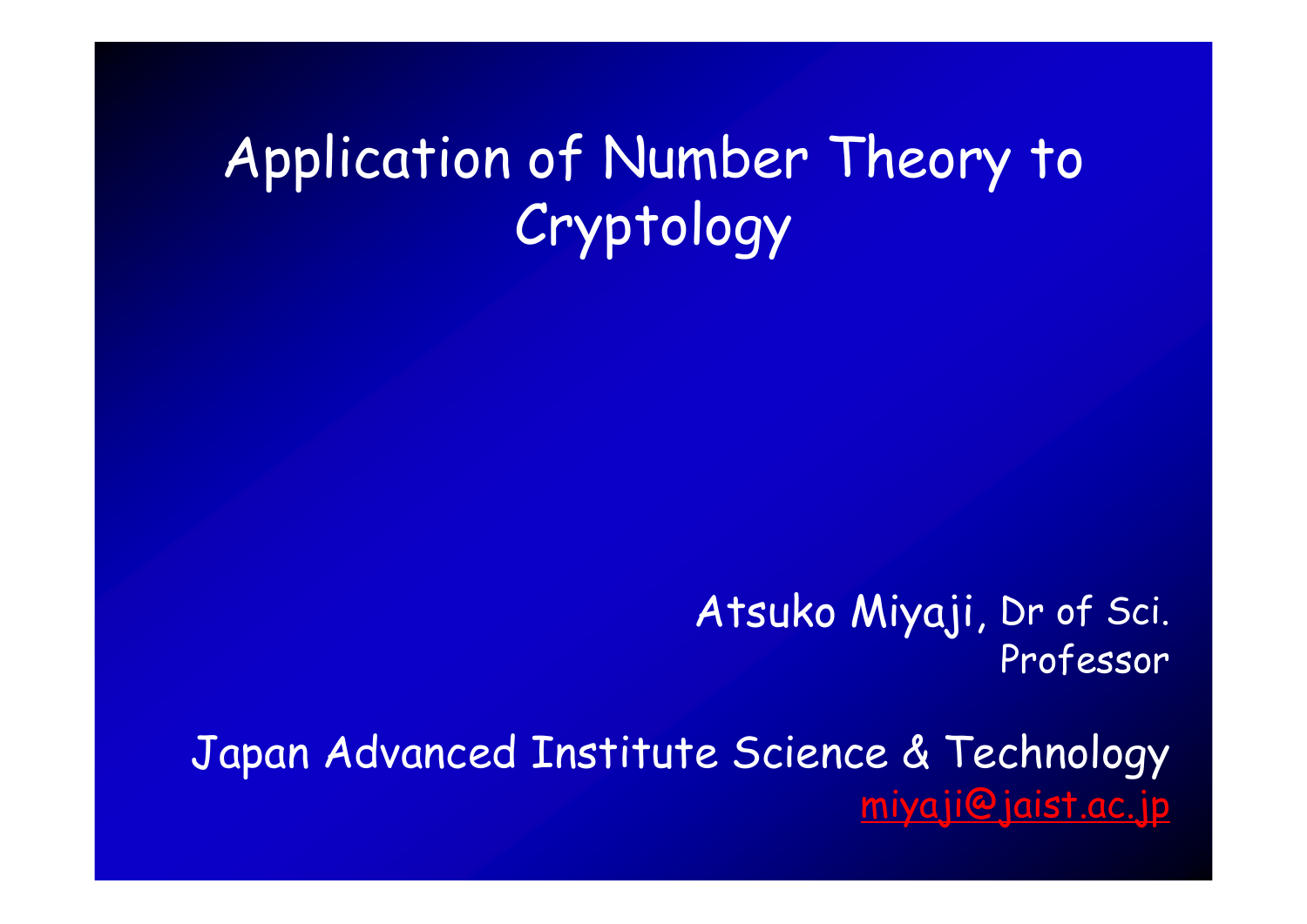

# **Outline**

There are many application with using cryptology.

- ・Examples of products with using cryptology
- ・SSL through Internet
- ・SSL uses public key cryptosystems
- What is the public key cryptosystem?
- ・principle of the public key cryptosystem
- ・how to achieve a public key cryptosystem
	- number theory
- ・Example of public key cryptosystems
	- -ElGamal encrypion
- What are elliptic curve cryptosystems?

・why Elliptic curve encryption is the most efficient? A new tool from mathematics achieves a new function ・how to apply a bilinear map to a cryptosystem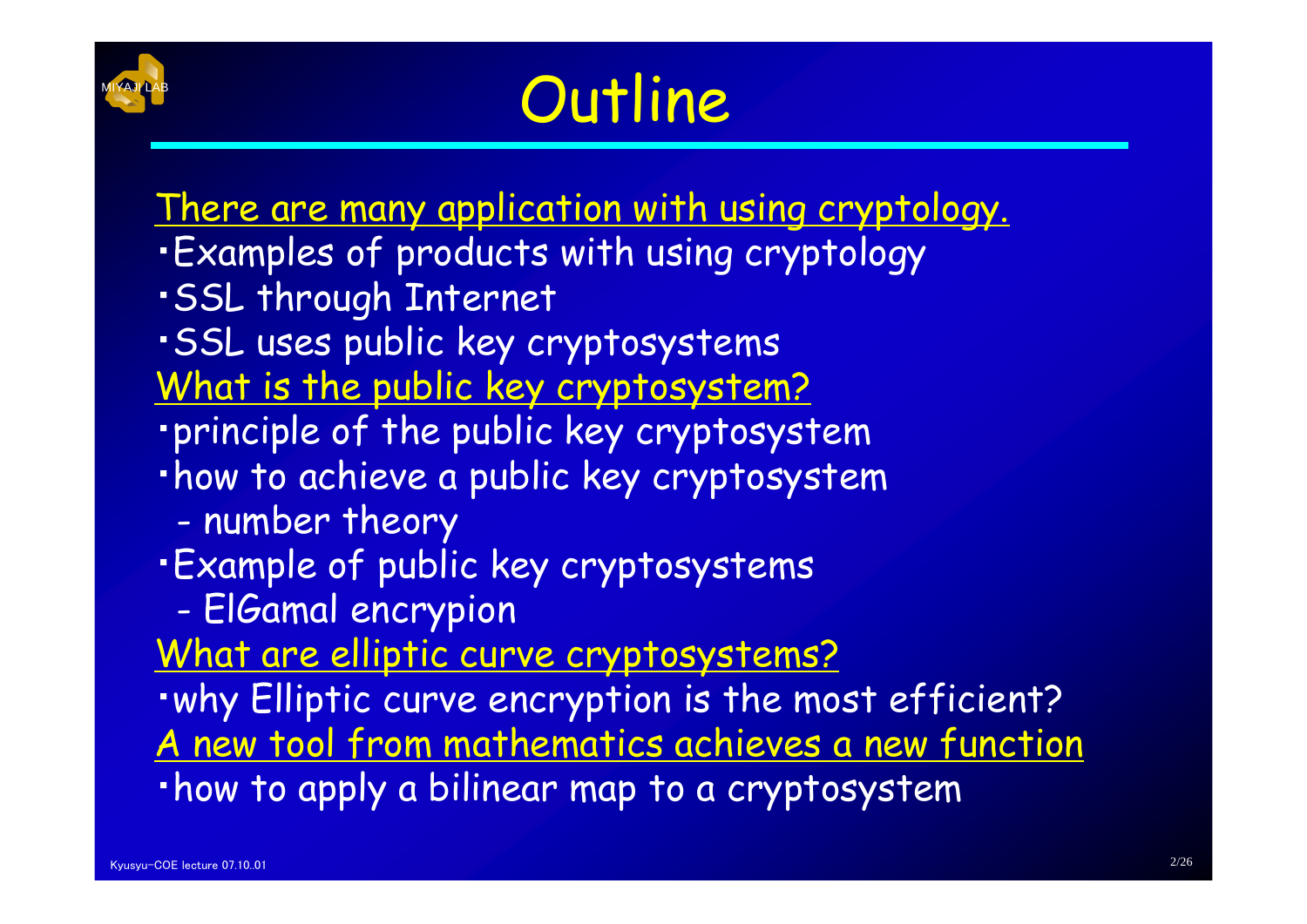

# Products which use cryptology

There are many application using cryptology around us.

- DVD copyright protection
- ETC (**E**lectronic **T**oll **C**ollection System )
- SSL (Secure Sockets Layer)
- Electronic money Edy
- Electronic train ticket- SUICA, ICOCA
- Wireless LAN

 $\rightarrow$  Cryptology is a key technology of e-commerce.

What is a basic field of cryptology?

Mathematics such as number theory Computational theory Information theory Code theory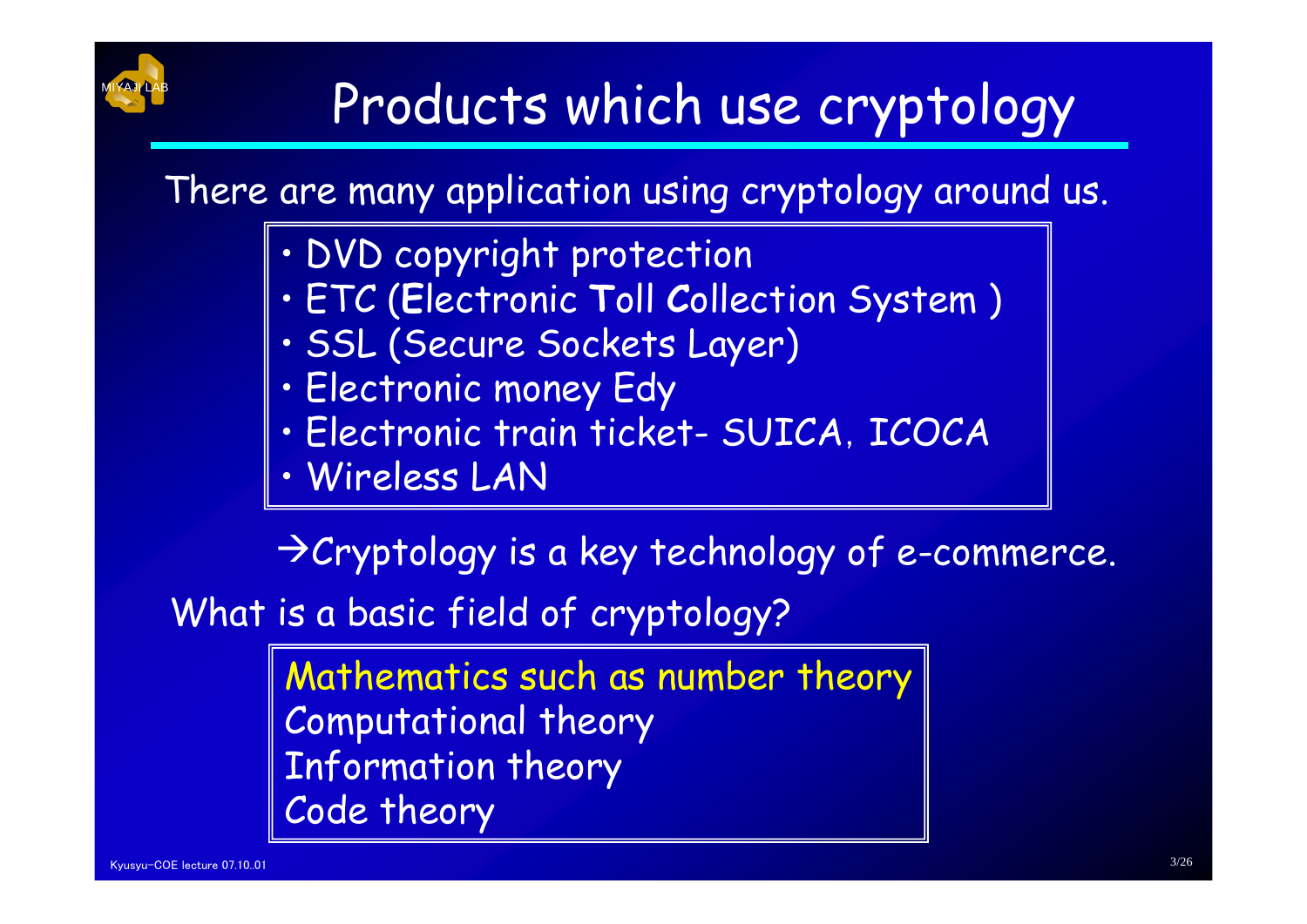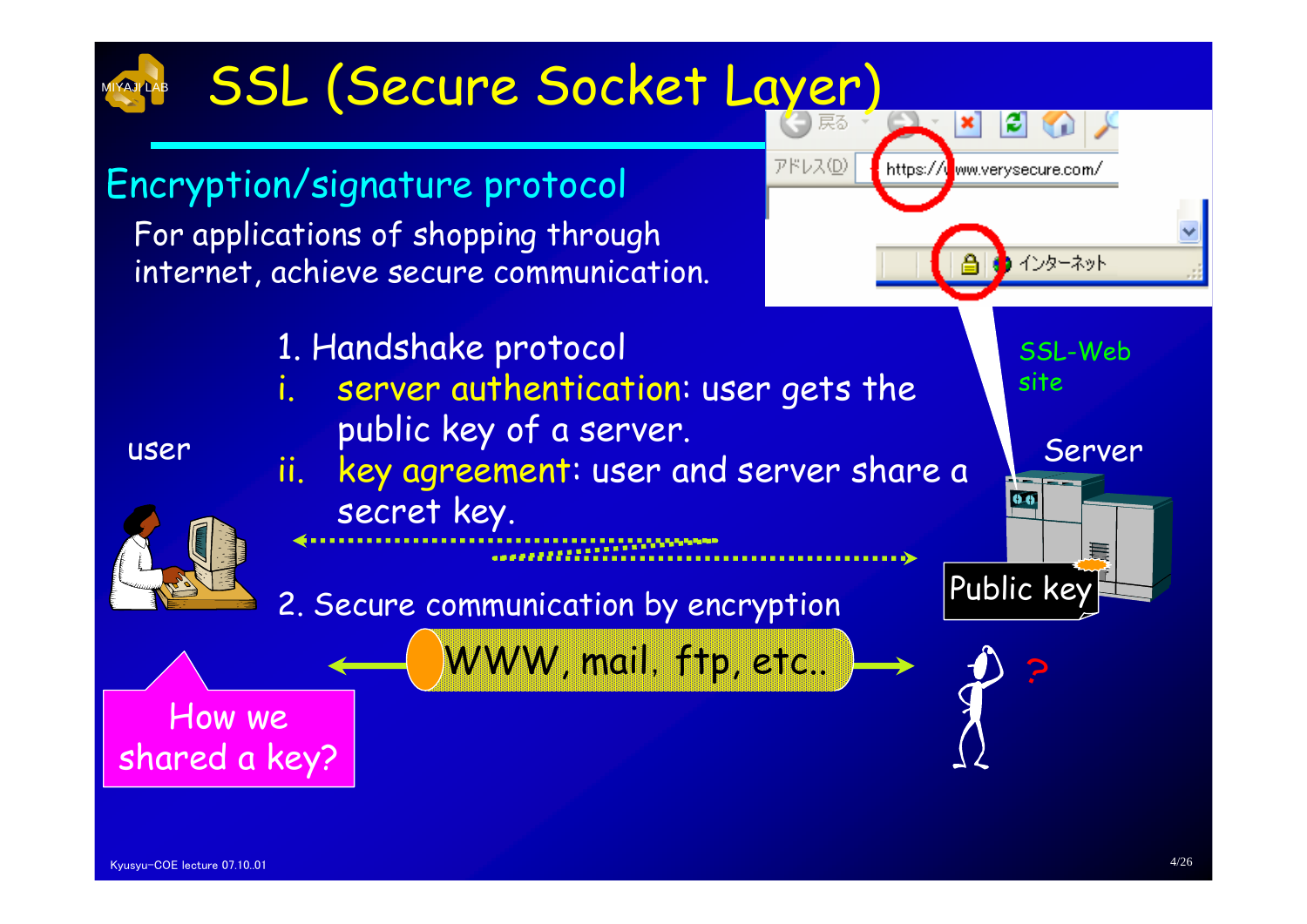# Secret key cryptosystems



・Encryption key is the same as decryption key.  $\rightarrow$  encryption (decryption) key is kept secretly as a secret key. ・Each sender should use a different key. (messy key management) **For N senders, N keys are required.** ・Beforehand, users need to share a key secretly. ANeed a Secure Network or bring a key on foot. (messy key agreement)

MIYAJI'L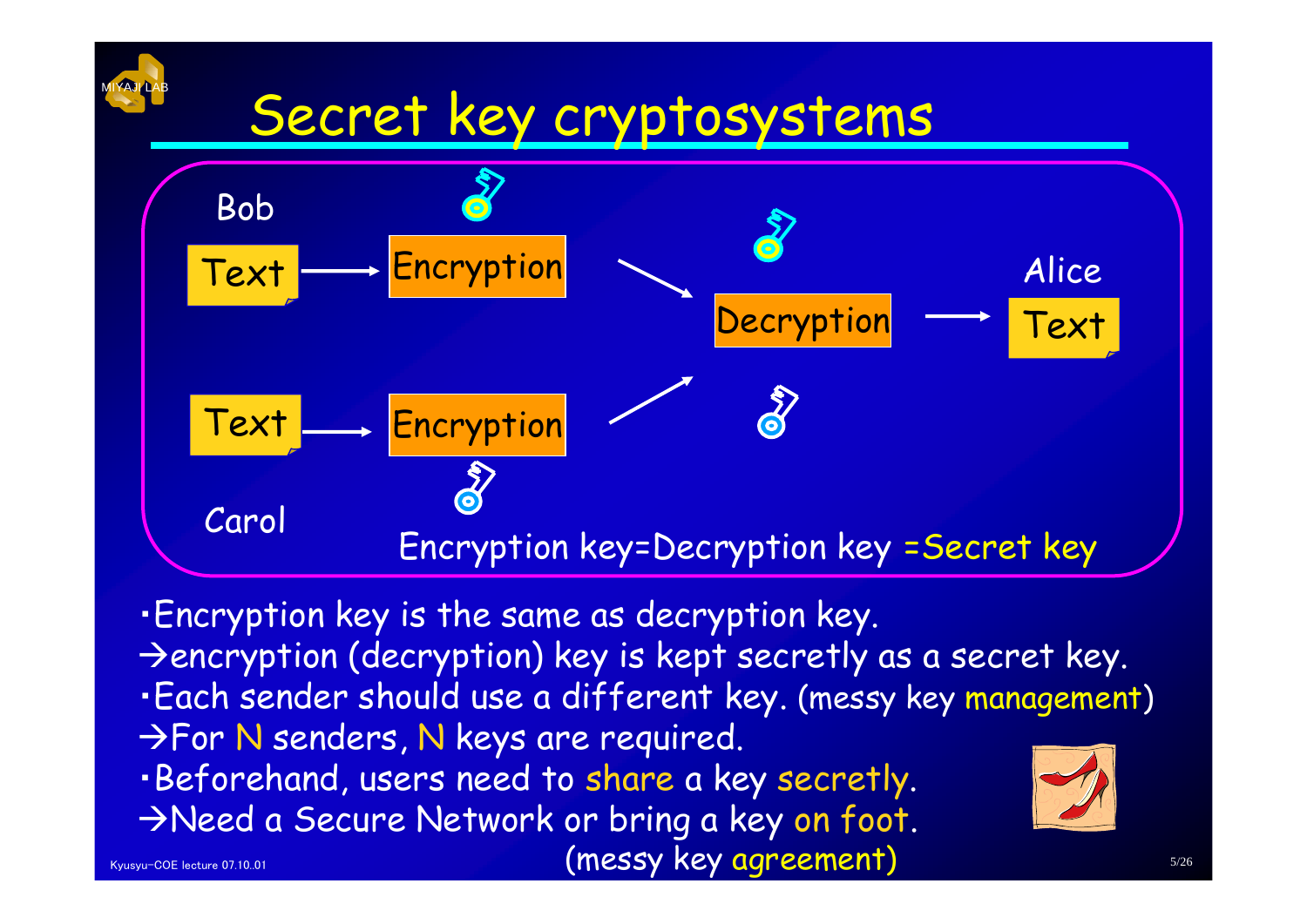

# Public key cryptosystems

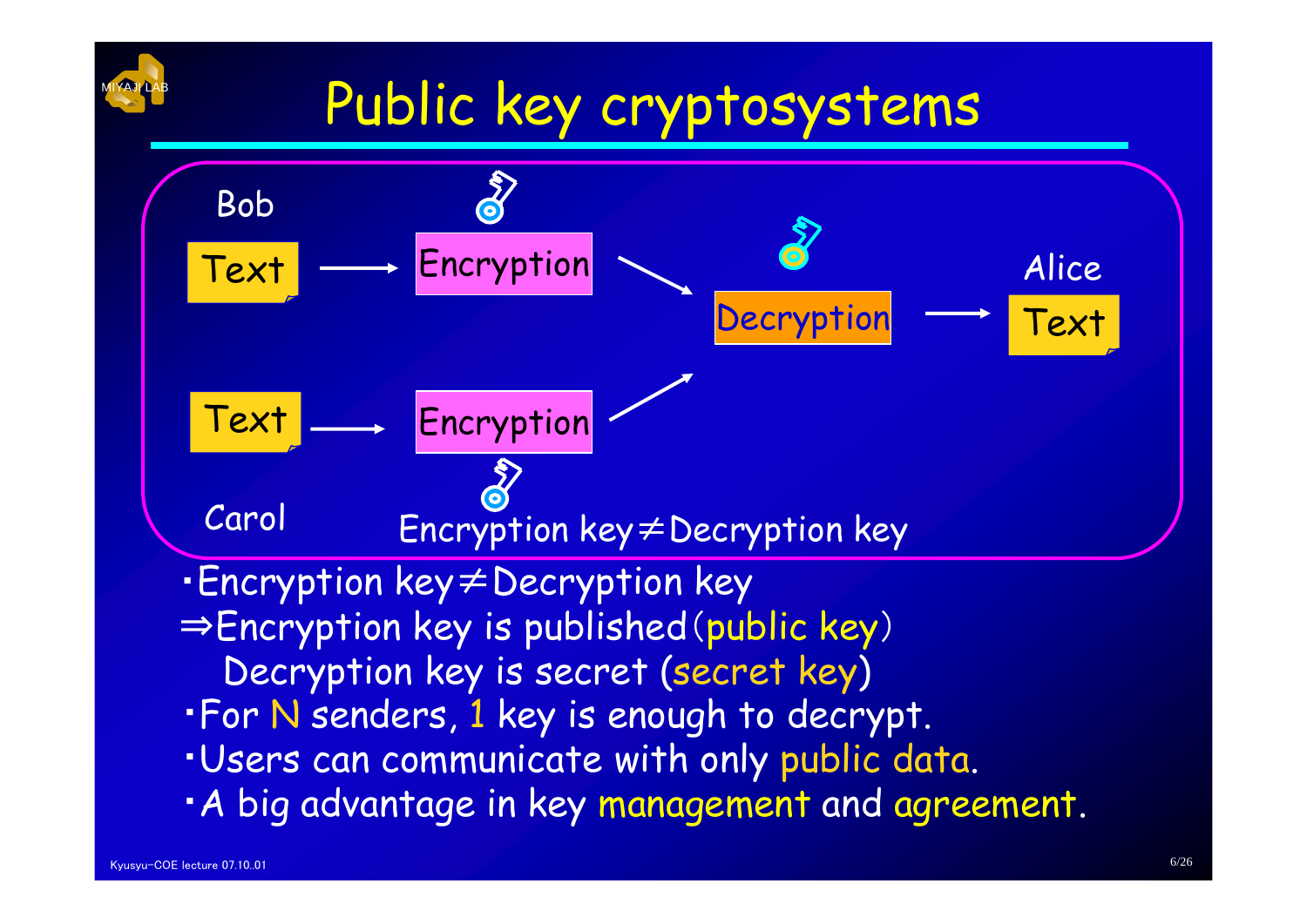

# Digital Signature

•Signature: Only a user can generate. •Verification: Anyone can verify.



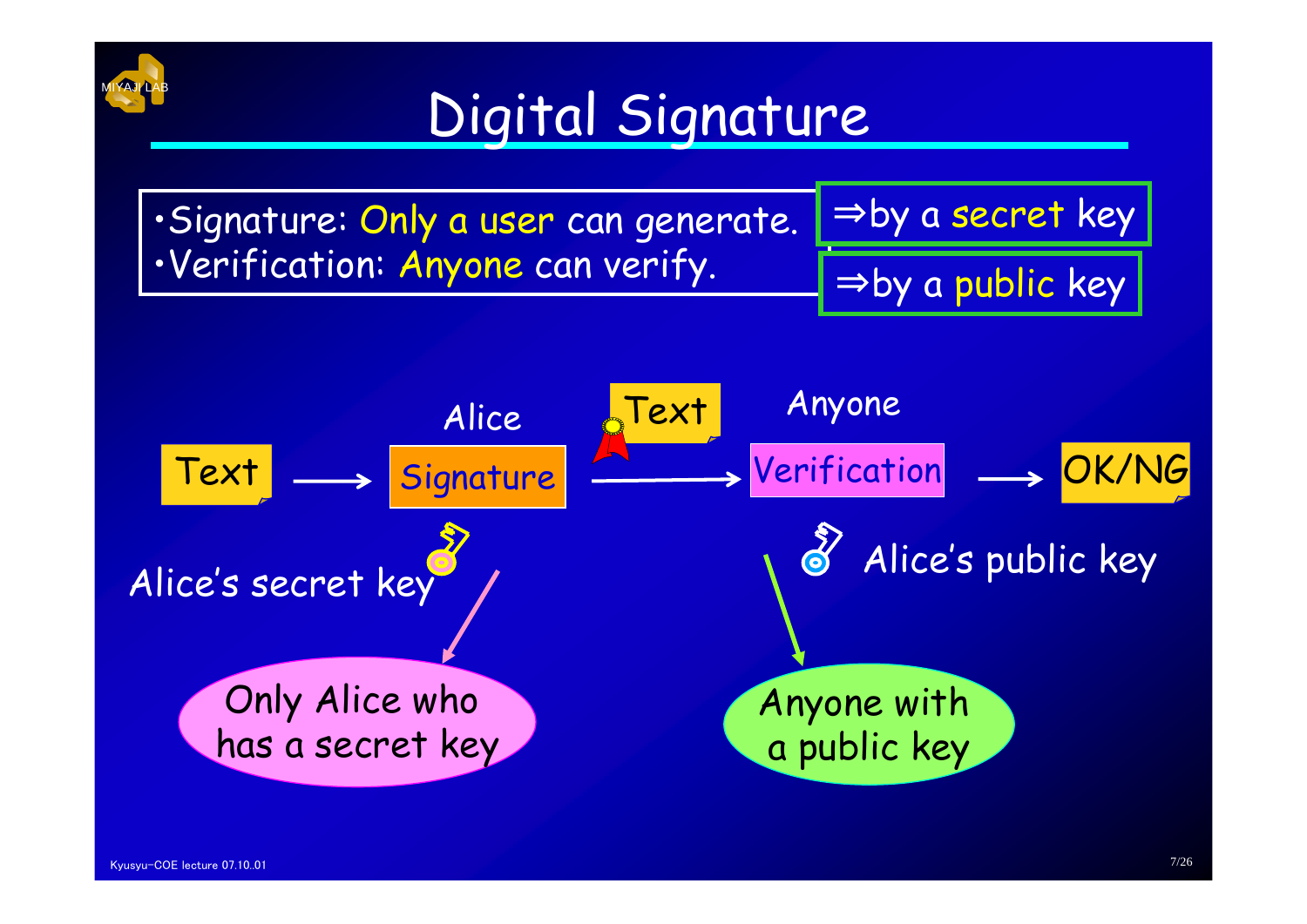#### MIYAJI LABPublic key VS Secret key cryptosystem

|                            | Key<br>agreement/<br>management | signature             | Efficiency<br>computation &<br>memory |
|----------------------------|---------------------------------|-----------------------|---------------------------------------|
| Public-key<br>cryptosystem | easy                            | Achieved by<br>anyone | Slow & big                            |
| Secret-key<br>cryptosystem | difficult                       | Not achieved          | Fast & small                          |

•Use public key cryptosystem for key agreement and signature.

•Use secret key cryptosystem for data encryption.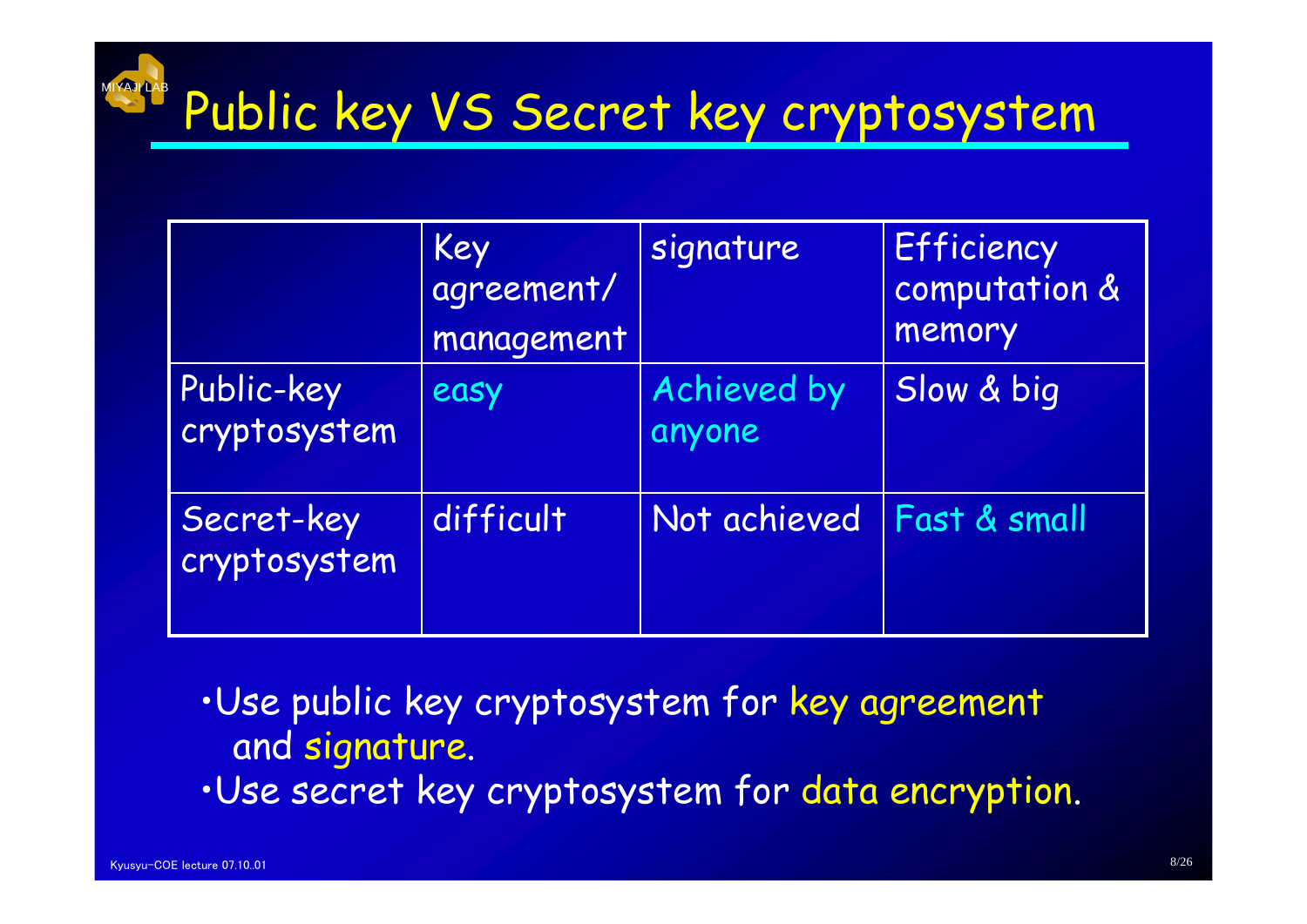

Any user doesn't have to prepare anything.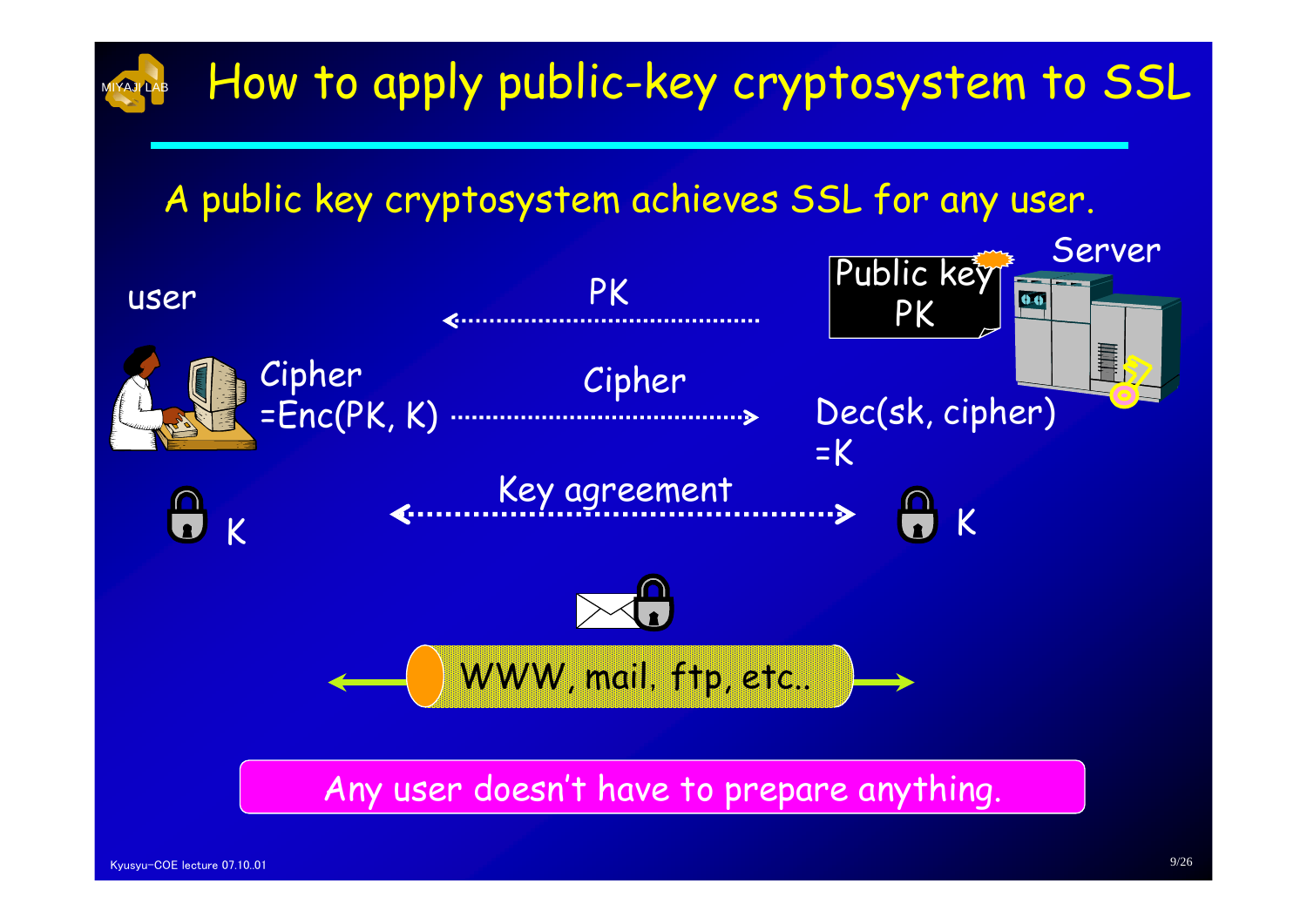## Principle of public-key cryptosystem



Integer Factorization Problem ('78) Discrete Logarithm Problem ('85) Elliptic Curve Discrete Logarithm Problem ('86) Bilinear Diffie-Hellman Problem ('01)

MIYAJI LAB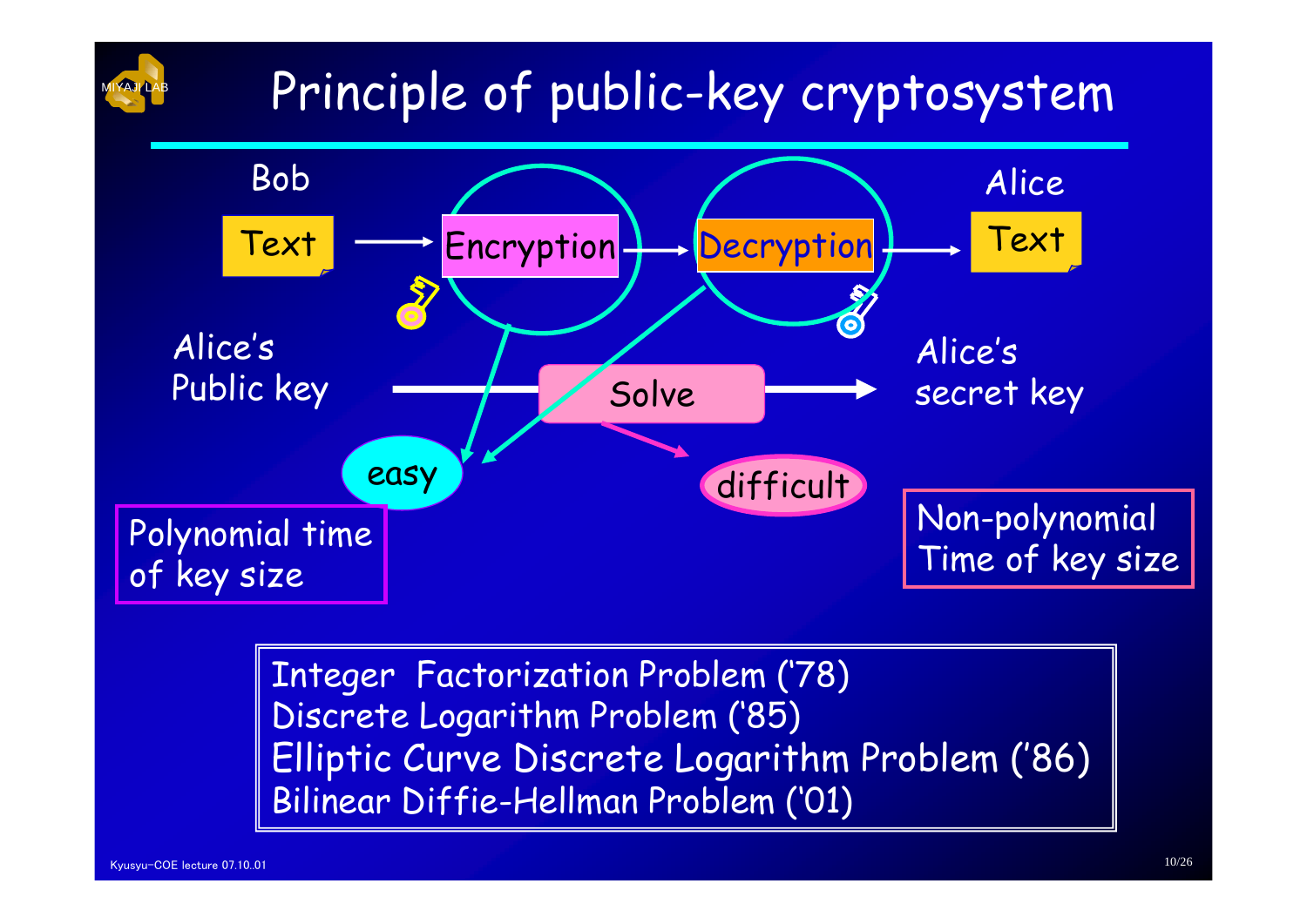

# Preliminary-mathematics-

•Z: Integer Ring •p: a prime  $\cdot Z/pZ = \{0, 1, ..., p-1\}$  : a residue ring Strictly, Z/pZ=F<sub>p</sub> : a finite field<br>•Arithmetic on F<sub>p</sub>: arithmetic on Z + residue modulo p<br>F<sub>n</sub> ∋ a, b a+b = a+b (mod p)  $a^*b = a^*b \pmod{p}$  $\cdot$ For example:  $F_5$  $2+3 = 0$  (mod 5)  $2*3 = 1 \pmod{5}$ •gk(mod p) : computed by a polynomial time of k ,  $O(log_2(k))$ , by using the binary method.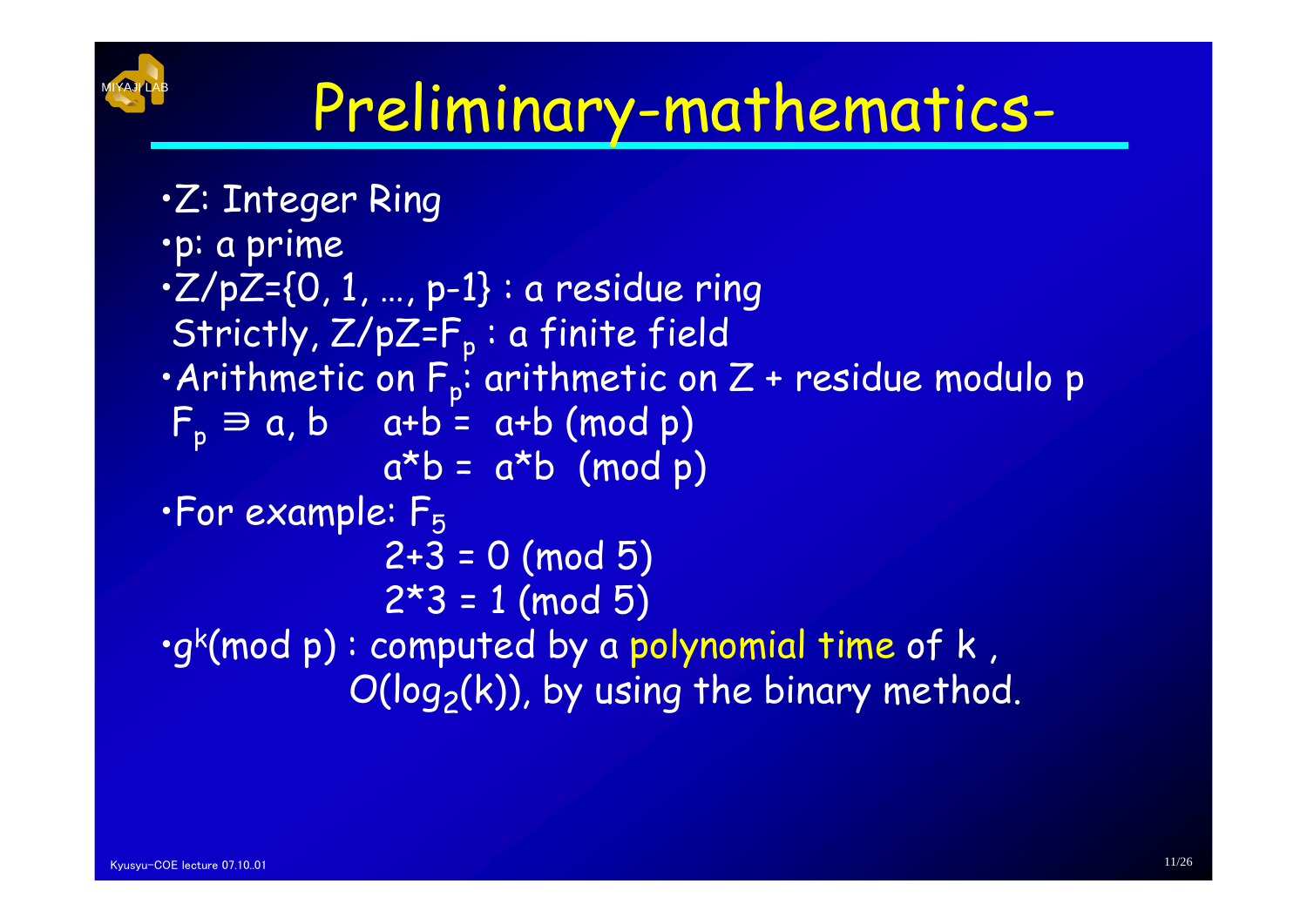

# Security Basis

Discrete Logarithm Problem (DLP) For a finite field F<sub>p</sub> and its elements g,  $y \in F_p$ , DLP is a problem to find  $x \in Z_{p-1}$  such that y=g<sup>x</sup> (mod p).

Example

$$
\text{mod } 17 \left( \begin{array}{c} 81 = 3^x \text{ (in Z)} \rightarrow x=4 \\ 13 = 3^x \text{ (mod } 17) => x \text{ ???} \end{array} \right)
$$

•The best algorithm to DLP works in a subexponential-time, which is available to any DLP. Therefore, 1024-bit DLP is believed to be secure.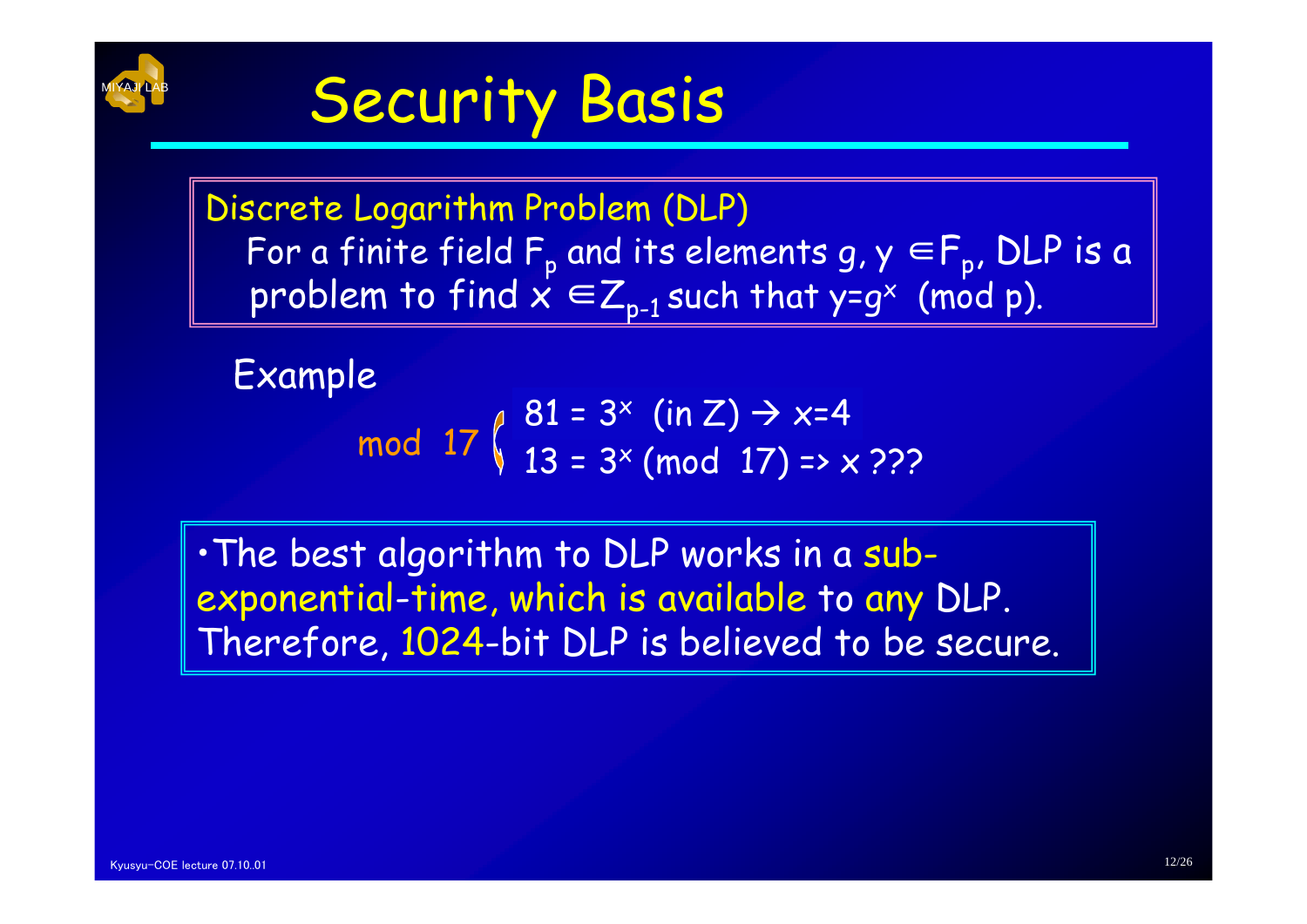# MIYAJI LAB

# Example - ElGamal encryption-

### Key generation (public key: p, g, y, secret key: x)

- 1. Choose a finite field  $F_p$  and  $g \in F_p$  with order q.
	-
- 2. Generate  $1 < x < q-1$ .<br>3. Compute  $y = \alpha^x$  (mea 3.  $\,$  Compute  $\gamma$  = g $^{\times}$  (mod p). Public key is a random number

### Encryption・Decryption

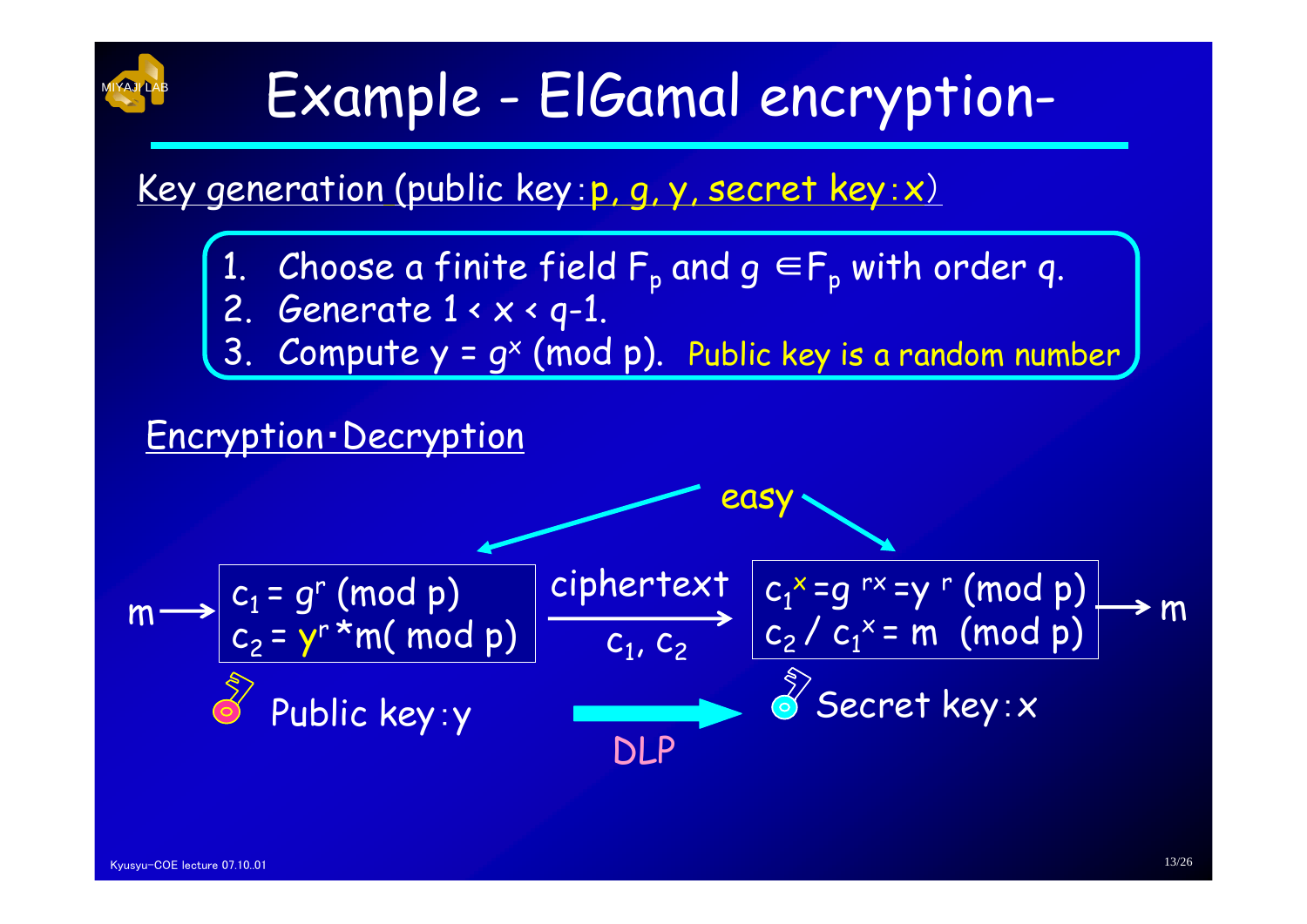

#### Generalized DLP

G: a finite group with an arithmetic \* For given G<sup>∋</sup> g and y, find an x such that  $y = q^*q^* \cdots q$  (x-time \*).

Condition to achieve a public key cryptosystem

Point1: easy to compute \*. Point2: difficult to compute a generalized DLP.

#### Practical use

DLP over a finite field Elliptic curve discrete logarithm problem (ECDLP)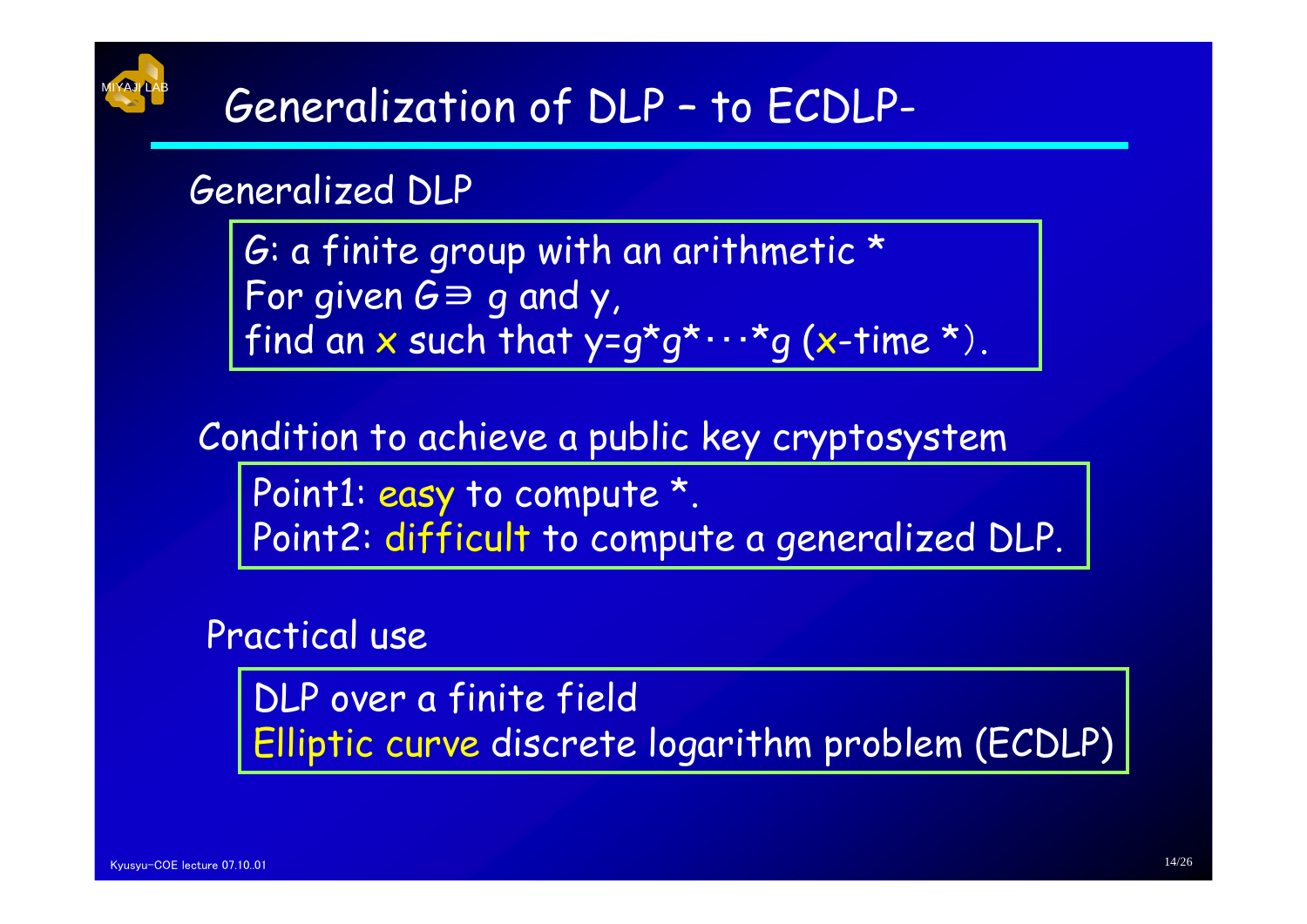

# Elliptic Curve

A non-degenerate cubic curve E:  $y^2 = x^3 + ax + b$  (a, b ∈ F<sub>p</sub>(p>3), 4a<sup>3</sup>+27b<sup>2</sup>≠0)<br>Feature

- Addition is defined.  $\rightarrow$  E is a group.
- •Addition is computed easily.



$$
A + B = (x_3, y_3) (A \neq B)
$$
  
\n
$$
x_3 = ((y_2-y_1)/(x_2-x_1))^2 - x_1-x_2
$$
  
\n
$$
y_3 = (y_2-y_1)(x_2-x_1)(x_1-x_3)-y_1
$$
  
\ncomputed by a few  
\nmultiplications.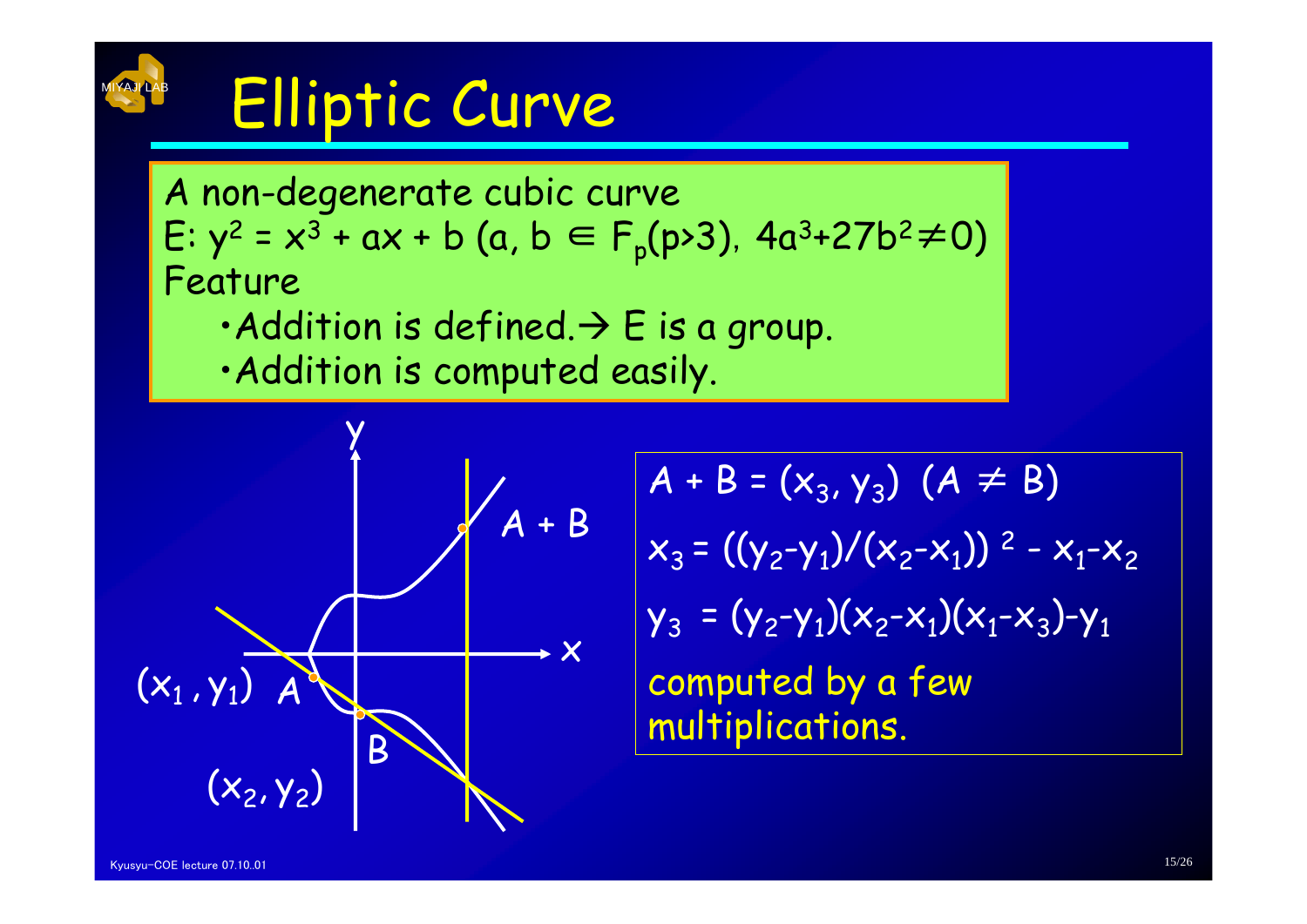#### MIYAJI LAB Elliptic Curve Discrete Logarithm Problem



#### ECDLP is defined over

 $E(F_p)$  $=\{(x,y)\in F_p \times F_p | y^2 = x^3 + ax + b \} \cup \{\infty\}$  $\overline{E(F_n)}$  is a finite abelian group.

#### ECDLP

For given G,  $Y \in E(F_p)$ , find x<br>such that  $Y = G + \cdots + G = xG$ 

#### Advantage over DLP

• No sub-exponential-time algorithm to solve all ECDLP has been proposed. •Therefore, 160-bit field EC chosen appropriately is believed to be secure.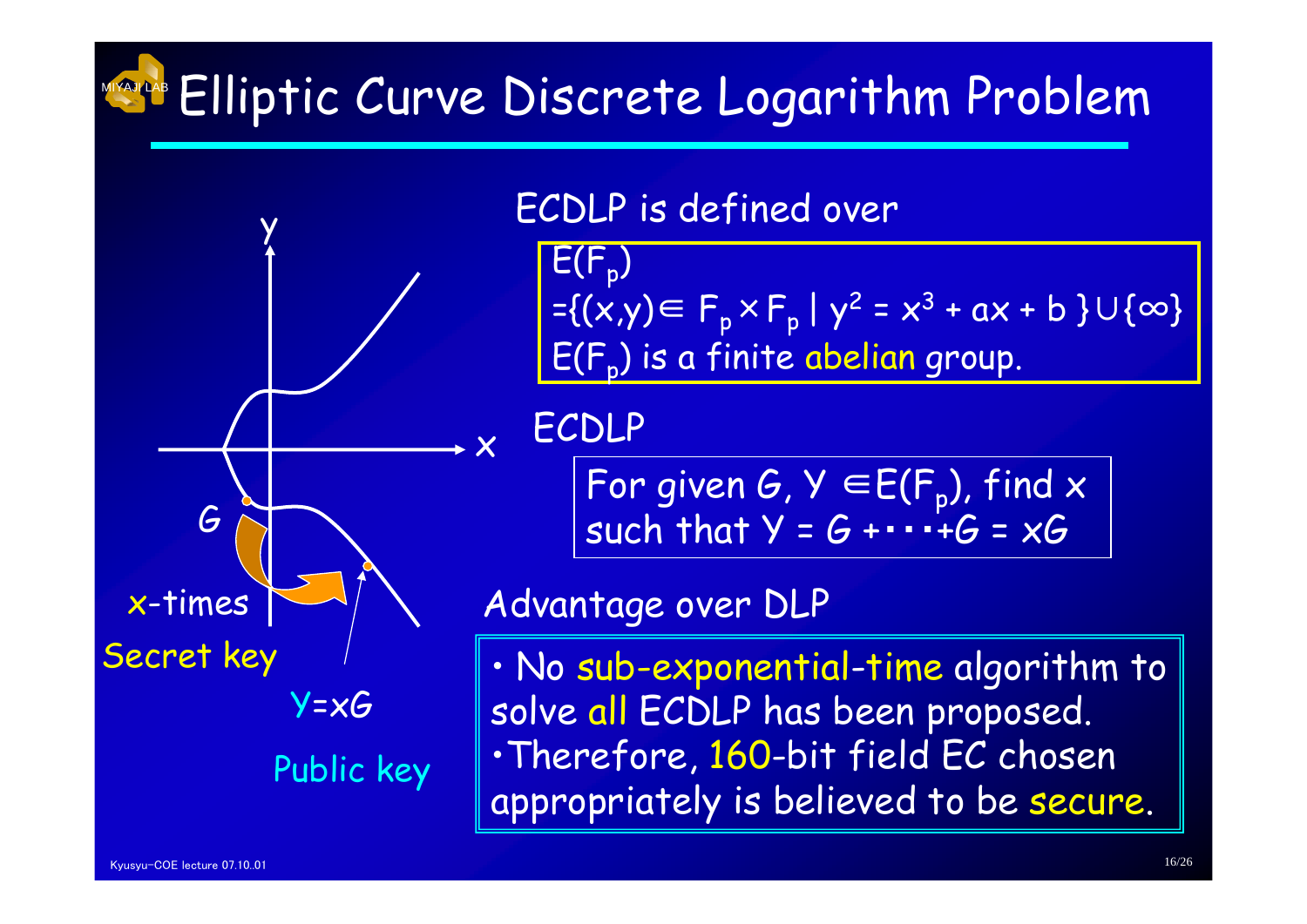## MIYAJI LAB

## Elliptic curve cryptosystems

## Key generation (public key: E/F<sub>p</sub>, G, Y, secret key: x)

3. Compute Y = xG. Public key is a random number 1. An elliptic curve  $E/F_p$  and  $G \in E(F_p)$  with order q 2. Generate  $1 \cdot \forall x \cdot q$ .

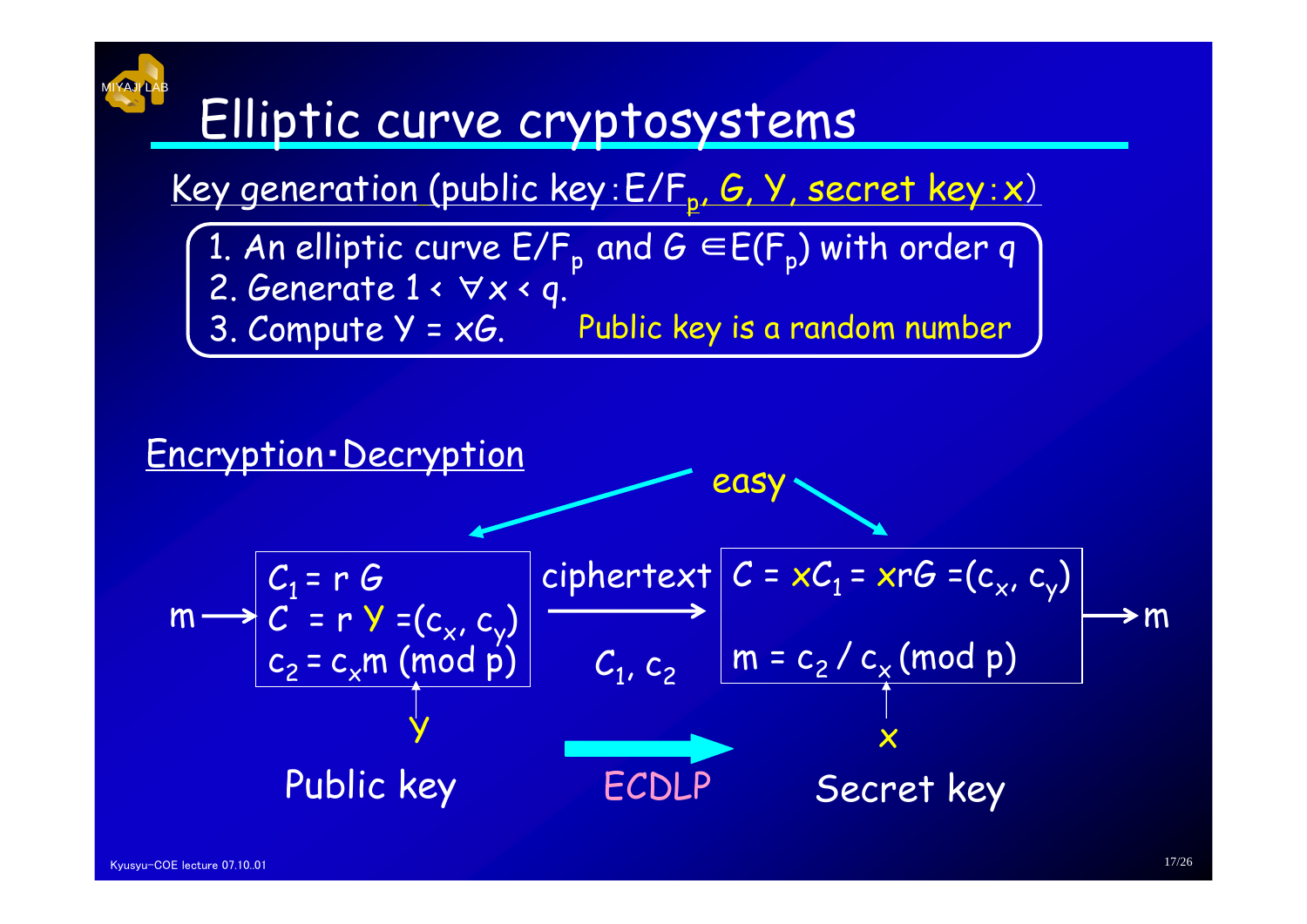

#### Security

•Any DLP is solved in a sub-exponential-time algorithm. •Almost ECDLP is not solved in a sub-exponential-time algorithm. •Therefore, ECDLP is more efficient than DLP with the same security level.

### Abundant resources of cryptosystems

•There is one DLP over a finite field Fp. •There are many secure ECDLP over a finite field Fp.

As a result, elliptic curves, one of important fields of mathematics, has also begun to attract an attention.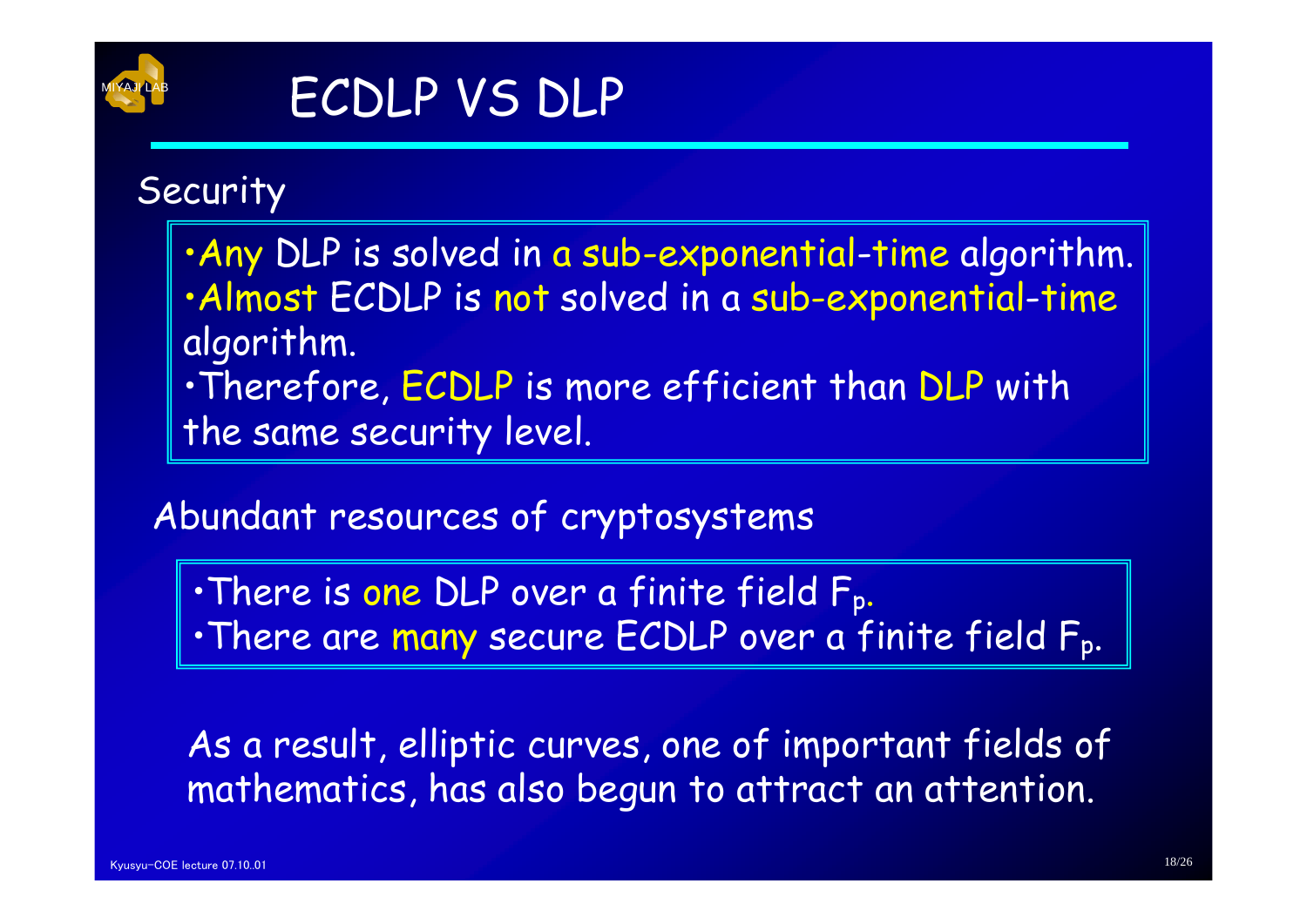# We need another mathematical tool.

We have an elliptic curve cryptosystems, which is secure and implemented efficiently. However, a public key cryptosystem (conventional) is not perfect for a practical use. For example, a public key is computed randomly and so it is not clear whether the public key corresponds to a user. How do we connect a user and a public key?  $\rightarrow$  The solution is ID-based encryption. But, neither DLP nor ECDLP can achieve ID-based encryption. So, we have explored another mathematical tool



MIYAJI LAB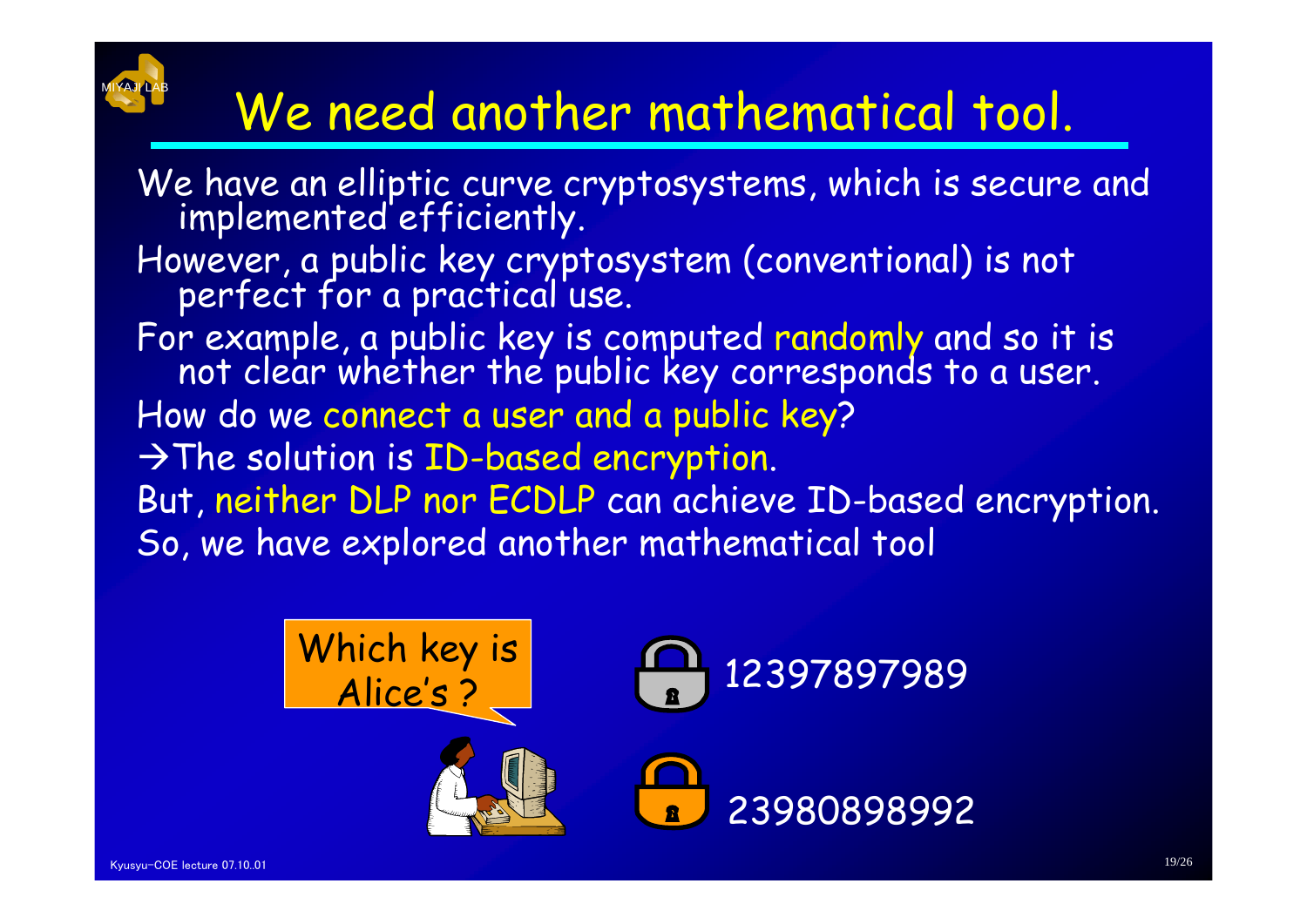

## ID-based Cryptosystems

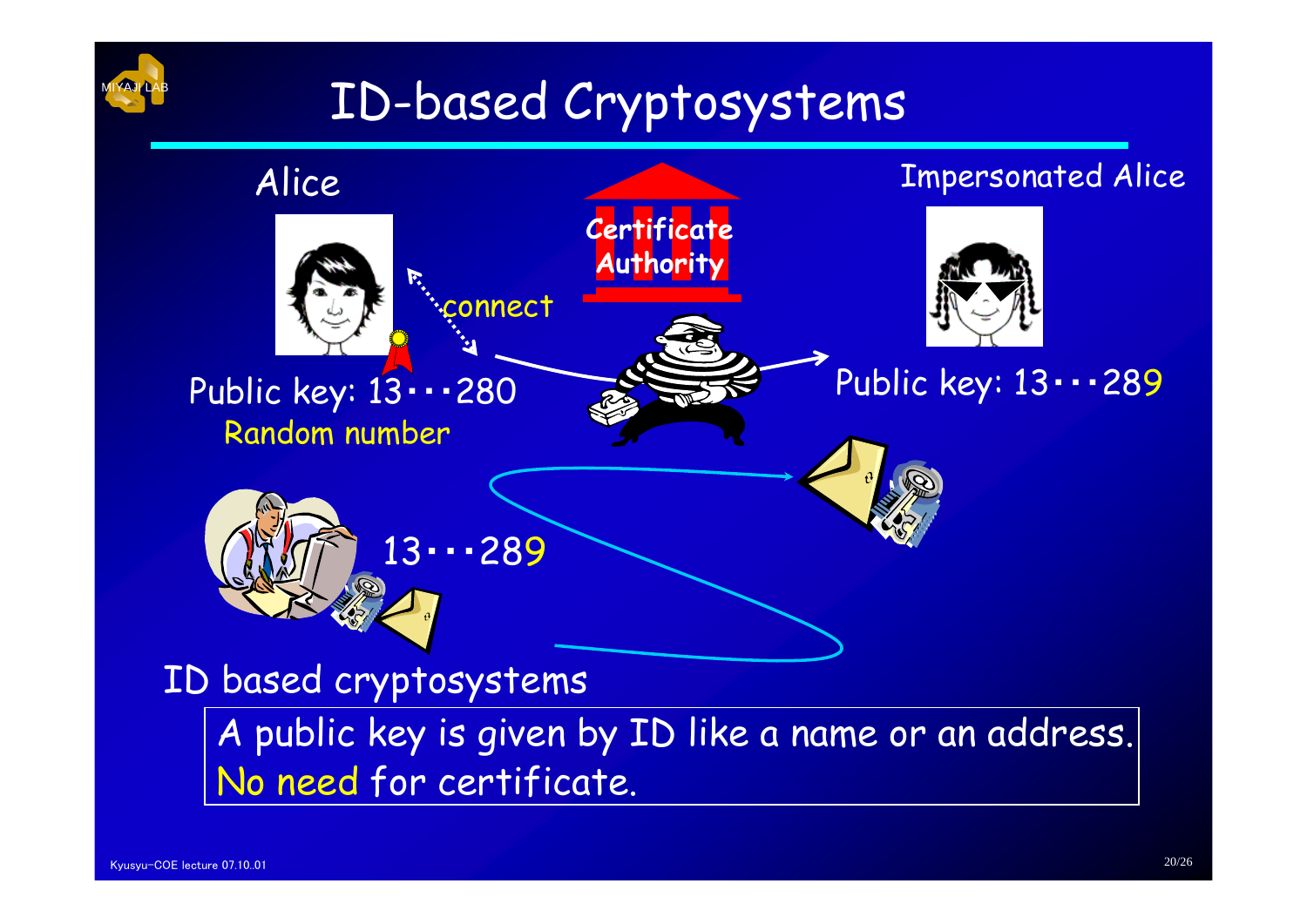

# ID based encryption

A public key is given by ID. A secret key is generated by center.



To make ID-based encryption on ECDLP

For a user  $ID$  Y, need to compute x such that  $Y = xG'$  $\Leftrightarrow$  **Solve ECDLP on given Y & G**  $\rightarrow$  It is impossible to compute x.

Kyusyu-COE lecture 07.10..01 Recently, a new mathematical tool of Weil pairing solves this problem.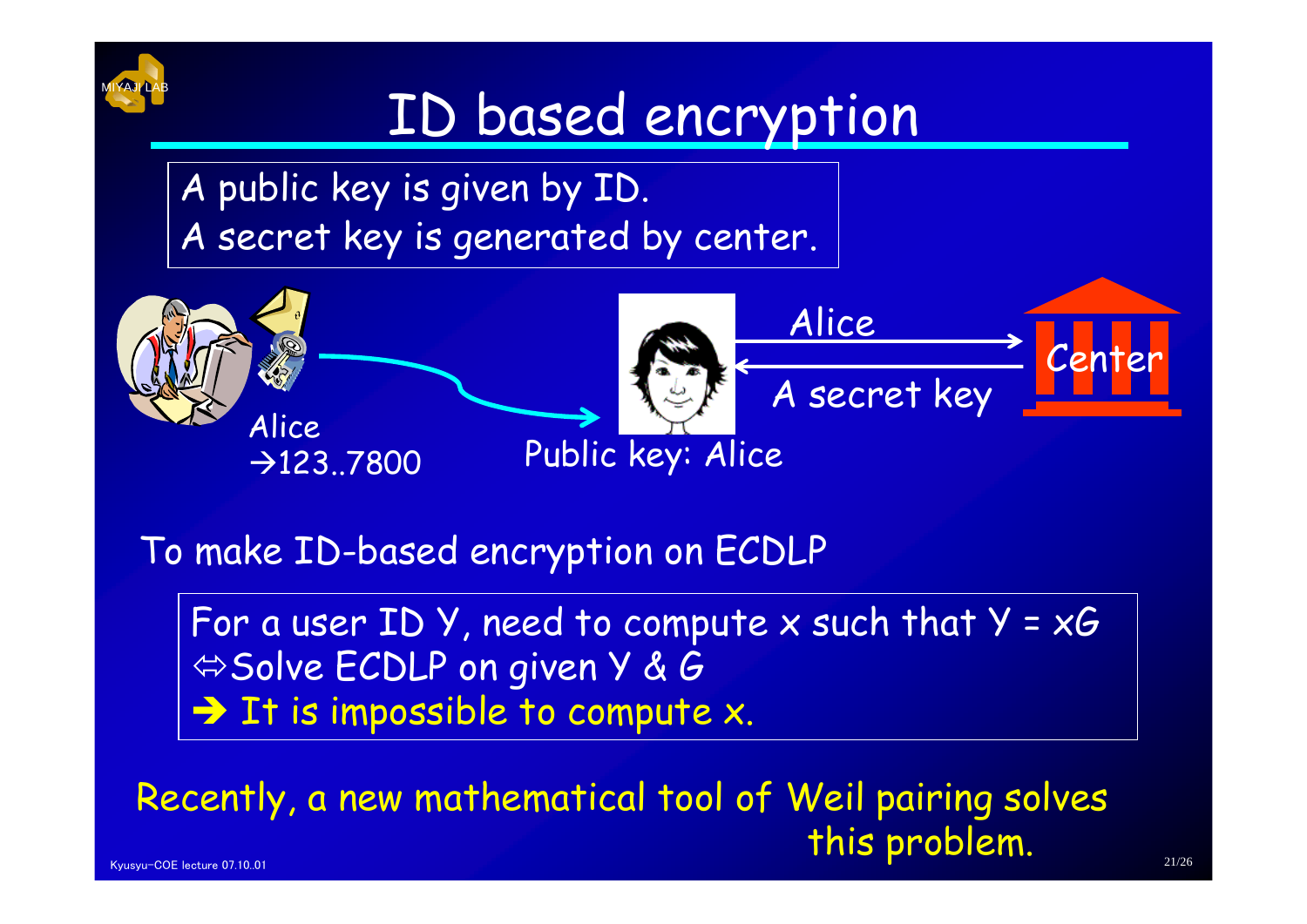# Application of Weil pairing to cryptology

#### Weil pairing (non-degenerate pairing)

 $E/F_{p}$ ,  $G_{1}$ ,  $G_{2} \in E(F_{p})$ , ord $(G_{i})$  = q, (gcd(q, p)=1)  $E[q] = \{R \in E \mid q \mid R = Q\} = \langle G_1, G_2 \rangle : q$ -torsion points e:  $E[q] \times E[q] \rightarrow F_{pk} \times W$ eil pairing (1) Bilinear:  $e(aG_1, bG_2) = e(G_1, G_2)^{ab} = e(bG_1, aG_2)$ (2) Non-degenerate:  $e(G_1, G_2) \neq 1$ 

#### Bilinear Diffie-Hellman Problem(BDHP)

For given  $\triangleleft G_1$ , b $G_1$ , a $G_2$ , c $G_2$ , compute e( $G_1$ ,  $G_2$ )<sup>abc</sup>.

BDHP achieves ID-based encryption instead of ECDLP.

MIYAJI LAB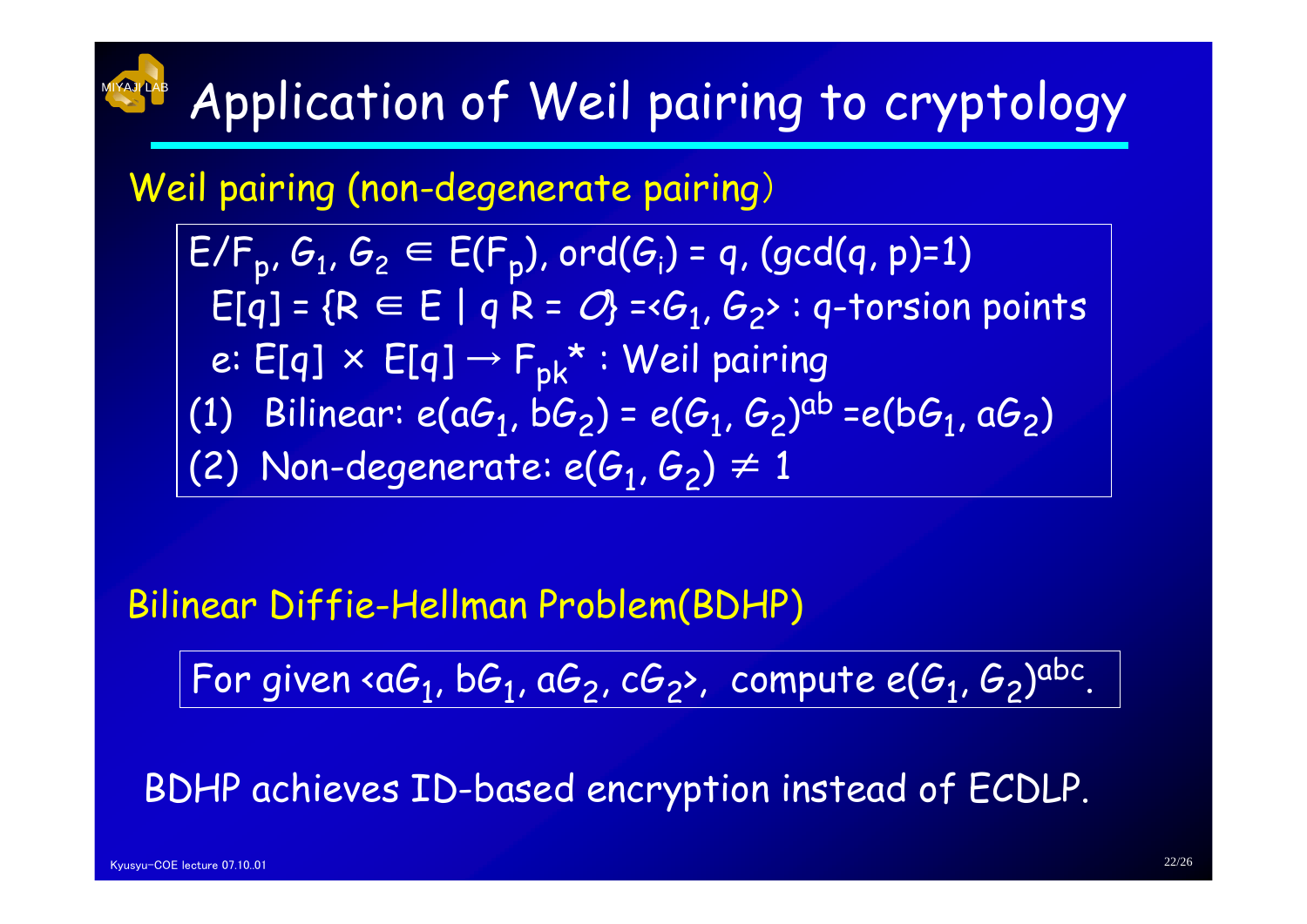#### MIYAJI LABID based encryption

An elliptic curve  $E/F_p$  and  $G_1 \in E(F_p)$  with order q e:  $E[q] \times E[q] \rightarrow F_{p^k}^*$ ,  $H_1$ : {ID}  $\rightarrow$  < $G_1$ >: Hash function  $Y = sG_1 (1 \cdot \forall s \cdot q).$ Center's Public key: Y, center's secret key: x (U, V)  $C = e(U, sk)$  $= e(rG_1, sH_1(Alice))$  $= e(sG_1, rH_1(Alice))$ = e(Y, r $\mathsf{H}_1$ (Alice))  $\mathsf{U}$  = r $\mathsf{G}_1$ V = e(Y,rH<sub>1</sub>(Alice))+m Alice Secret key:sk center  $sk = sH_1(Alice)$ Alice  $rac{1}{\sqrt{2k}}$ Key generation Encryption/Decryption  $m \rightarrow c$ ,  $\lambda$ ,  $\lambda$ ,  $\lambda$ ,  $\lambda$ ,  $\lambda$ ,  $\lambda$ ,  $\lambda$ ,  $\lambda$ ,  $\lambda$ ,  $\lambda$ ,  $\lambda$ ,  $\lambda$ ,  $\lambda$ ,  $\lambda$ ,  $\lambda$ ,  $\lambda$ ,  $\lambda$ ,  $\lambda$ ,  $\lambda$ ,  $\lambda$ ,  $\lambda$ ,  $\lambda$ ,  $\lambda$ ,  $\lambda$ ,  $\lambda$ ,  $\lambda$ ,  $\lambda$ ,  $\lambda$ ,  $\lambda$ ,  $\lambda$ ,  $\lambda$ ,  $\lambda$ ,  $\lambda$ ,  $\lambda$ ,  $\lambda$ ,  $\lambda$ ciphertext

$$
\begin{array}{c|c}\n\hline\n\end{array}
$$
 
$$
\begin{array}{c|c}\n\hline\n\end{array}
$$
 
$$
\begin{array}{c|c}\n\hline\n\end{array}
$$
 
$$
\begin{array}{c|c}\n\hline\n\end{array}
$$
 
$$
\begin{array}{c|c}\n\hline\n\end{array}
$$
 
$$
\begin{array}{c|c}\n\hline\n\end{array}
$$
 
$$
\begin{array}{c|c}\n\hline\n\end{array}
$$
 
$$
\begin{array}{c|c}\n\hline\n\end{array}
$$
 
$$
\begin{array}{c|c}\n\hline\n\end{array}
$$
 
$$
\begin{array}{c|c}\n\hline\n\end{array}
$$
 
$$
\begin{array}{c|c}\n\hline\n\end{array}
$$
 
$$
\begin{array}{c|c}\n\hline\n\end{array}
$$
 
$$
\begin{array}{c|c}\n\hline\n\end{array}
$$
 
$$
\begin{array}{c|c}\n\hline\n\end{array}
$$
 
$$
\begin{array}{c|c}\n\hline\n\end{array}
$$
 
$$
\begin{array}{c|c}\n\hline\n\end{array}
$$
 
$$
\begin{array}{c|c}\n\hline\n\end{array}
$$
 
$$
\begin{array}{c|c}\n\hline\n\end{array}
$$
 
$$
\begin{array}{c|c}\n\hline\n\end{array}
$$
 
$$
\begin{array}{c|c}\n\hline\n\end{array}
$$
 
$$
\begin{array}{c|c}\n\hline\n\end{array}
$$
 
$$
\begin{array}{c|c}\n\hline\n\end{array}
$$
 
$$
\begin{array}{c|c}\n\hline\n\end{array}
$$
 
$$
\begin{array}{c|c}\n\hline\n\end{array}
$$
 
$$
\begin{array}{c|c}\n\hline\n\end{array}
$$
 
$$
\begin{array}{c|c}\n\hline\n\end{array}
$$
 
$$
\begin{array}{c|c}\n\hline\n\end{array}
$$
 
$$
\begin{array}{c|c}\n\hline\n\end{array}
$$
 
$$
\begin{array}{c|c}\n\hline\n\end{array}
$$
 
$$
\begin{array}{c
$$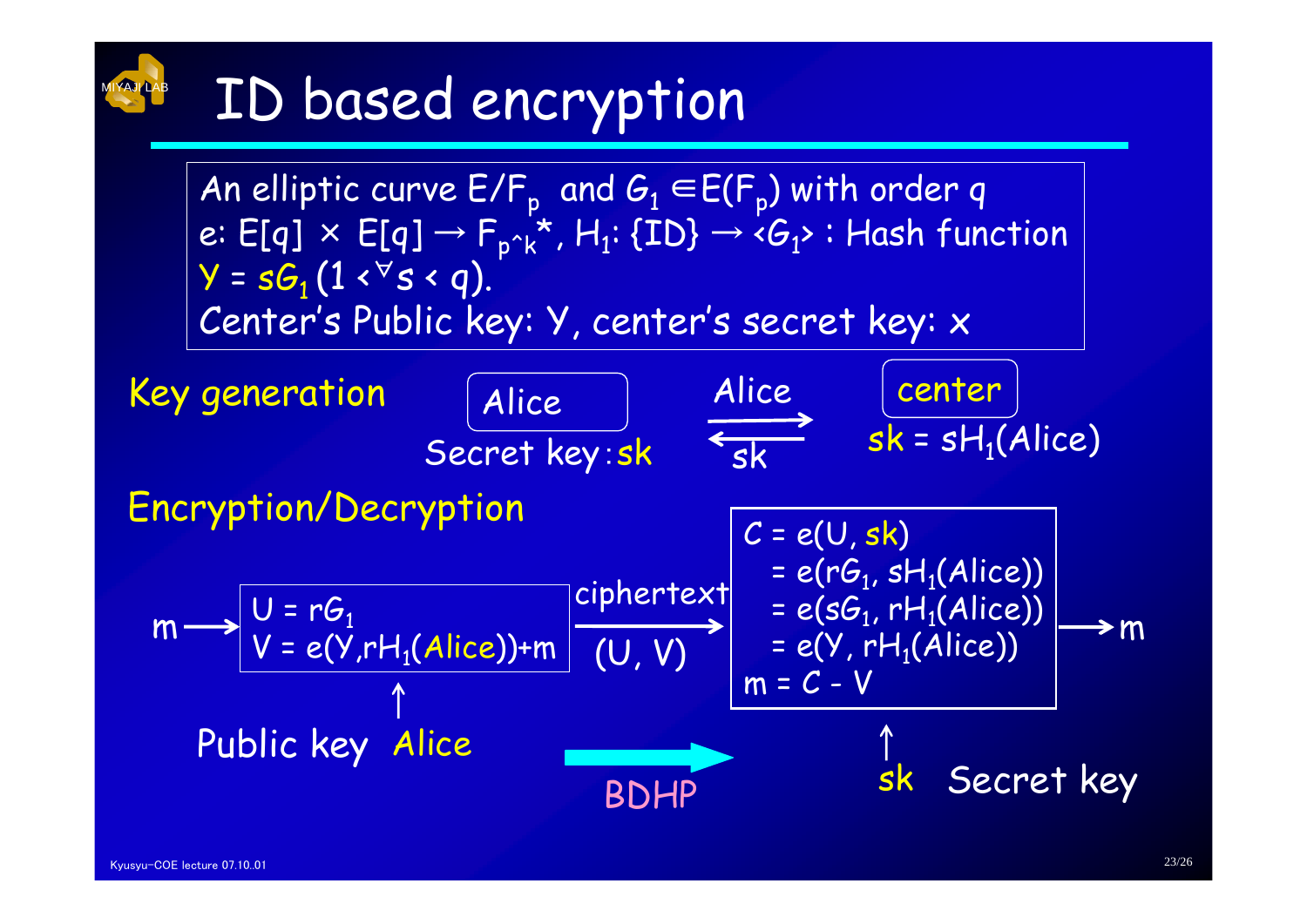#### MIYAJI LAB Do we need further mathematical improvement?

Bilinear map has achieved ID-based encryption scheme. Do we need further mathematical improvement? "Yes, we need."

We need an elliptic curve that is practically used for BDHP.

Condition for a practical BDHP

An elliptic curve  $E/F_p$  and  $G_1 \in E(F_p)$  with order q<br>e: E[q] × E[q] →  $F_{p^k}^*$ <br>e is computed efficiently  $\Leftrightarrow$  The range of e,  $F_{p^{\wedge}k}^{\vphantom{*}}$ , is not large.  $\Leftrightarrow$  The embedding degree k is not large. (practical k is around 6 to 15.)  $\rightarrow$  However, it is not easy to construct an elliptic curve with such a practical bilinear map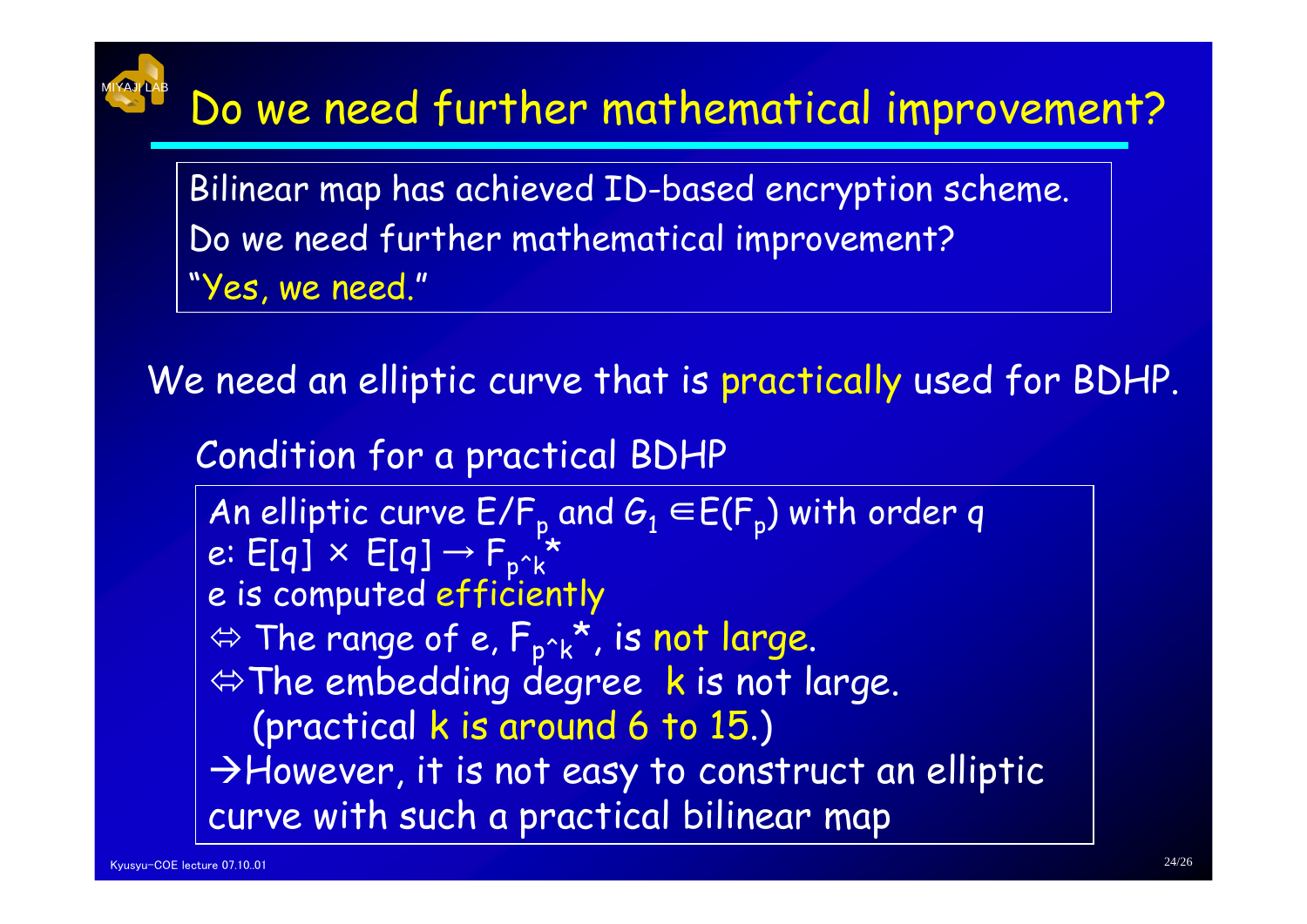#### MIYAJI LABUnder research: an elliptic curve with a practical k



It is not easy to find an E with a practical  $k(6 \le k \le 15)$ . <sup>Æ</sup>Only 3 algorithms of MNT(Miyaji-Nakabayashi-Takano), BN(Barreto-Naehrig) & Freeman.  $\rightarrow$  We need more algorithms to find an E with a practical k.